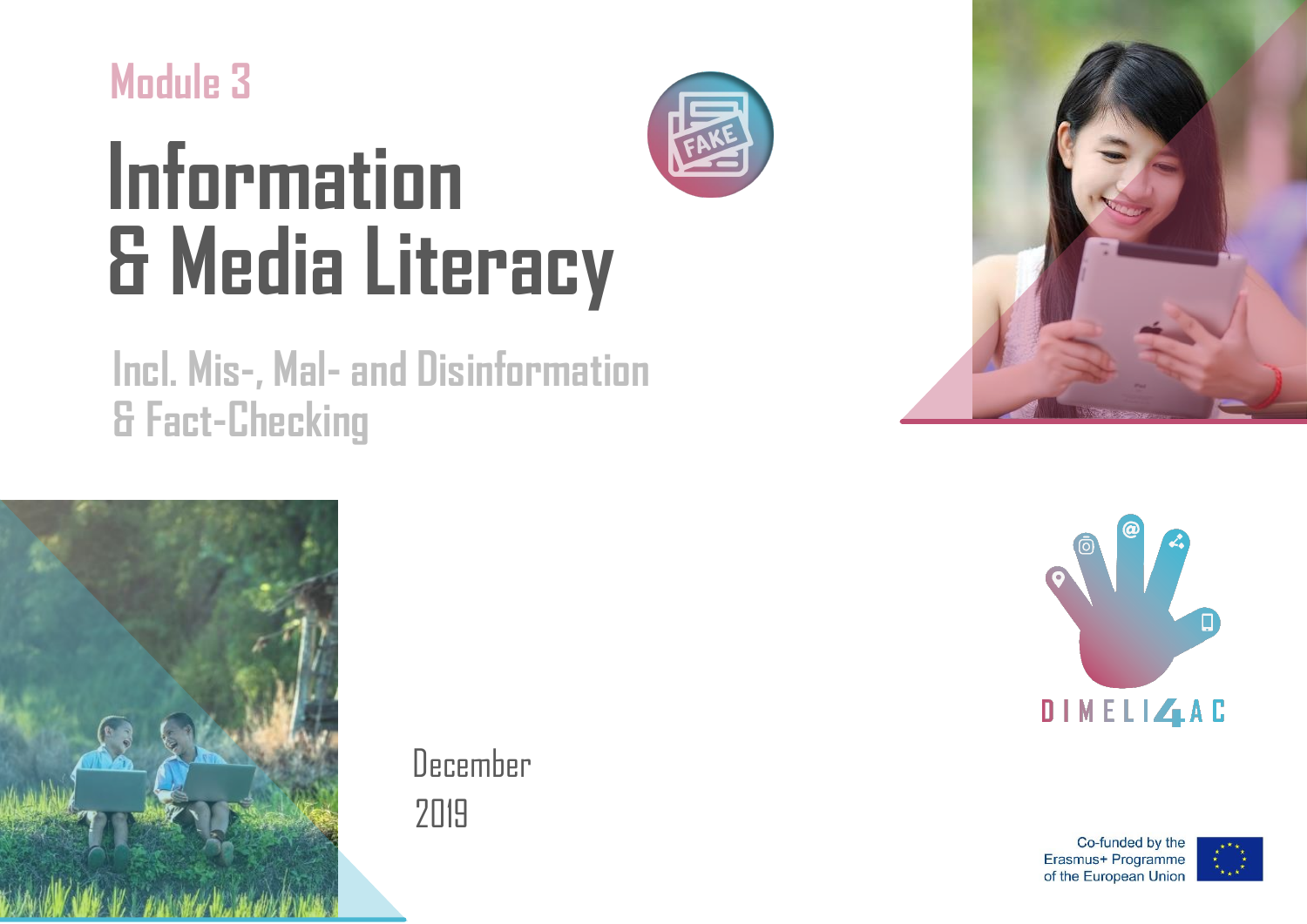

#### Project information

| Project Title:                 | Digital Media Literacy for Active Citizenship |
|--------------------------------|-----------------------------------------------|
| Project Acronym:               | DIMELI4AC                                     |
| <b>Grant Agreement Number:</b> | 2018-1-DE03-KA201-047411                      |
| Coordinator:                   | Liebniz Universität Hannover                  |
| Project Website:               | www.dimeli.eu                                 |



This document by Dimeli4AC is licensed under CC BY-SA 4.0. To view a copy of this license, visit https://creativecommons.org/licenses/by-sa/4.0

The European Commission support for the production of this publication does not constitute an endorsement of the contents which reflects the views only of the authors, and the Commission cannot be held responsible for any use which may be made of the information contained therein.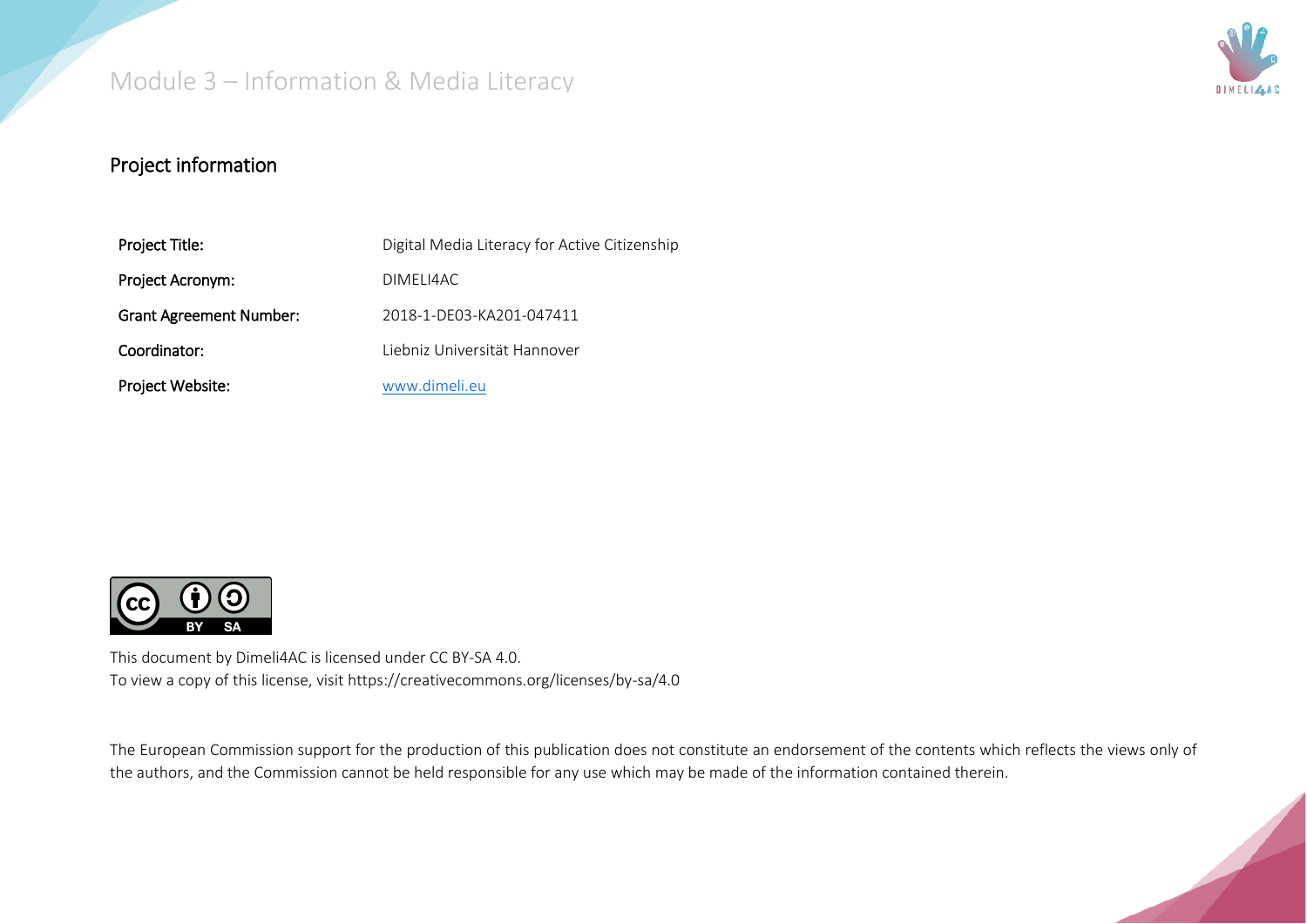

#### 1 Learning Objectives

- 1. Learning about the concept of information, the intentions behind it (including malevolent ones) and how it spreads
- 2. Acquiring the instruments to distinguish reliable from unreliable pieces and sources of information and putting them into practice
- 3. Creating awareness on the risks of disinformation and how to counter it

#### 2 General Description

The concept of "information literacy" is not easily pinpointed, nor is its relationship with the concepts of "digital" and "media literacy"; various definitions, however, point to "competencies that emphasize the development of enquiry-based skills and the ability to engage meaningfully with media and information channels in whatever form and technologies they are using"<sup>1</sup>. This module invites students to reflect on the way information spreads around us and in our societies, keeping in mind that information sources might be pursuing a specific agenda. Students will learn to weave their way through information received through different channels (with a focus on digital content), to identify indicators of less reliable or biased sources and to systematically disassemble and analyse a piece of information. Having assimilated the instruments to engage with information critically, they will be able to spread awareness on the topic among their peers and networks.

### 3 Introduction to the Topic

 $\ddot{\phantom{a}}$ 

We are constantly surrounded by all kinds of information, coming to us increasingly through digital channels. How to make the most of this opportunity without being overwhelmed or misled? This module will teach you to approach information (especially online information) armed with critical thinking skills, to tell apart reliable and unreliable sources and to explain to others how to do the same.

<sup>1</sup> *[Media and information literacy curriculum for teachers](https://unesdoc.unesco.org/in/documentViewer.xhtml?v=2.1.196&id=p::usmarcdef_0000192971&file=/in/rest/annotationSVC/DownloadWatermarkedAttachment/attach_import_151c732c-c7fd-46f4-9251-5e742c0b8547%3F_%3D192971eng.pdf&locale=en&multi=true&ark=/ark:/48223/pf0000192971/PDF/192971eng.pdf#%5B%7B%22num%22%3A49%2C%22gen%22%3A0%7D%2C%7B%22name%22%3A%22XYZ%22%7D%2Cnull%2Cnull%2C0%5D)*, UNESCO (2011)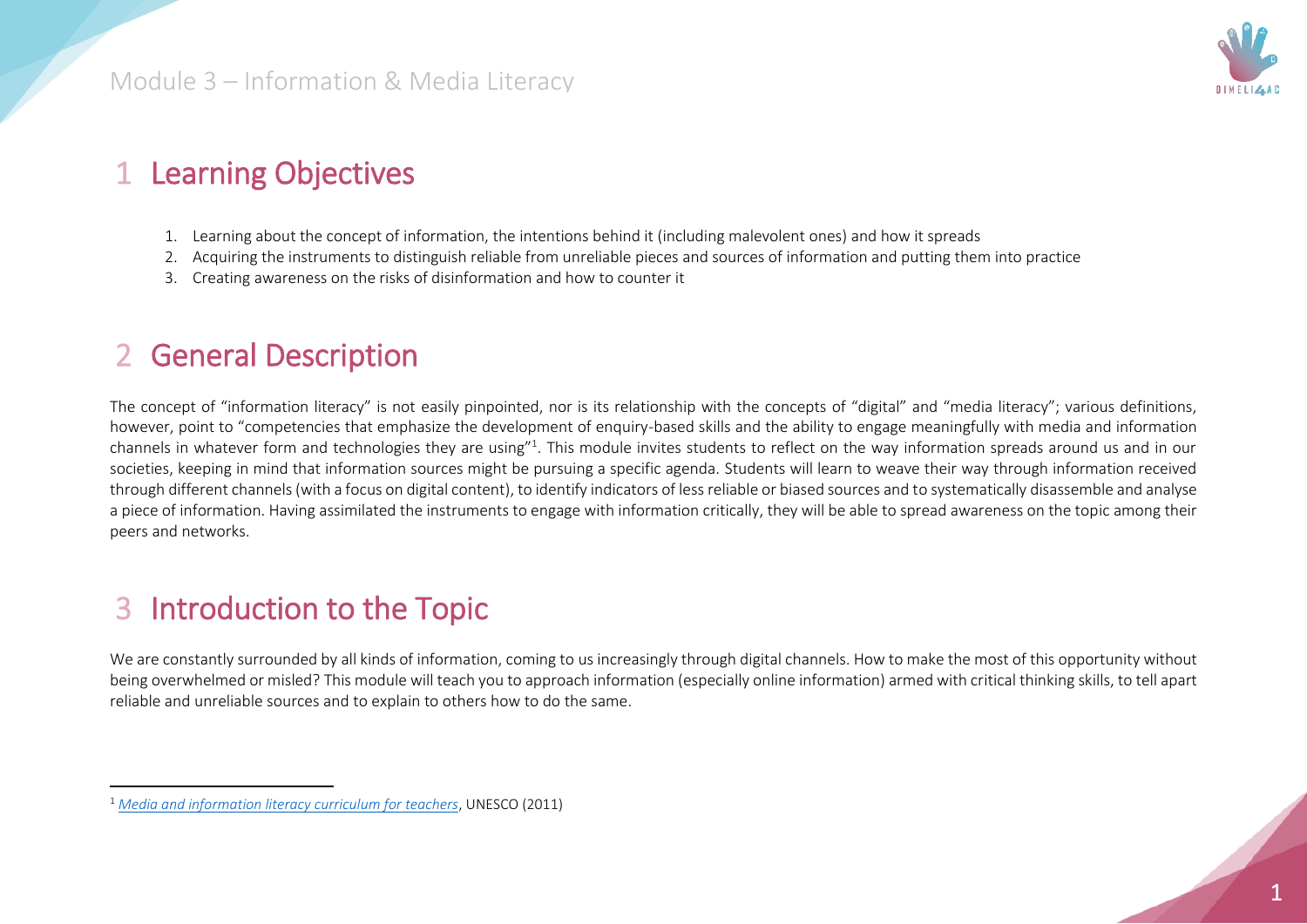#### 4 Framework

| <b>TOPIC 1</b>                                               | Indicators<br>(Level) | <b>Benchmarks</b><br>(Aim)                                                                                                                                                                                                                                                                                                                                                                          | Syllabus                                                                                                                                                                                  | Activity                 | Resources /<br>Scenarios<br><b>Basic</b><br>$(10-12 y.o.)$                                                                                                                                                                                                                                      | Resources /<br><b>Scenarios</b><br>Advanced<br>$(12-15 y.o.)$                                                                                                                                                                                                                           | Assessment            |
|--------------------------------------------------------------|-----------------------|-----------------------------------------------------------------------------------------------------------------------------------------------------------------------------------------------------------------------------------------------------------------------------------------------------------------------------------------------------------------------------------------------------|-------------------------------------------------------------------------------------------------------------------------------------------------------------------------------------------|--------------------------|-------------------------------------------------------------------------------------------------------------------------------------------------------------------------------------------------------------------------------------------------------------------------------------------------|-----------------------------------------------------------------------------------------------------------------------------------------------------------------------------------------------------------------------------------------------------------------------------------------|-----------------------|
| <b>INFORMA-</b><br>TION &<br><b>MEDIA</b><br><b>LITERACY</b> | <b>Understand</b>     | 1.1 Students<br>understand the<br>concept of information<br>(what it is, how it is<br>produced and how it<br>shared across different<br>channels).<br>1.2 Students<br>understand that<br>information is shared<br>for different purposes,<br>including malevolent<br>ones.<br>1.3 Students<br>understand the<br>difference between<br>mis-information, mal-<br>information and dis-<br>information. | 1.1 The concept of<br>information (definition<br>and basic notions)<br>1.2 Sharing<br>information and the<br>reasons behind it<br>1.3 Classifying false<br>and harmful<br>information $2$ | 1.1, 1.2, 1.3<br>Lecture | 1.1, 1.2, 1.3<br>PPT + Kahoot /<br>Mentimeter or<br>Nearpod<br>1.3<br>- Real or<br>invented<br>examples of<br>mis-, mal- and<br>dis-<br>information<br>selected by<br>the teacher<br>and relevant<br>to the age<br>group (e.g.<br>food styling,<br>$\ldots$<br>- Discussion on<br>the impact it | 1.1, 1.2, 1.3<br>PPT + Kahoot /<br>Mentimeter or<br>Nearpod<br>1.3<br>- Real or<br>invented<br>examples of<br>mis-, mal- and<br>dis-<br>information<br>selected by<br>the teacher<br>and relevant<br>to the age<br>group<br>- Discussion on<br>the impact it<br>may have on<br>students | 1.1, 1.2, 1.3<br>Quiz |

 2 *[Information Disorder: toward an interdisciplinary framework for research and policymaking](https://rm.coe.int/information-disorder-toward-an-interdisciplinary-framework-for-researc/168076277c)*, Council of Europe (2017)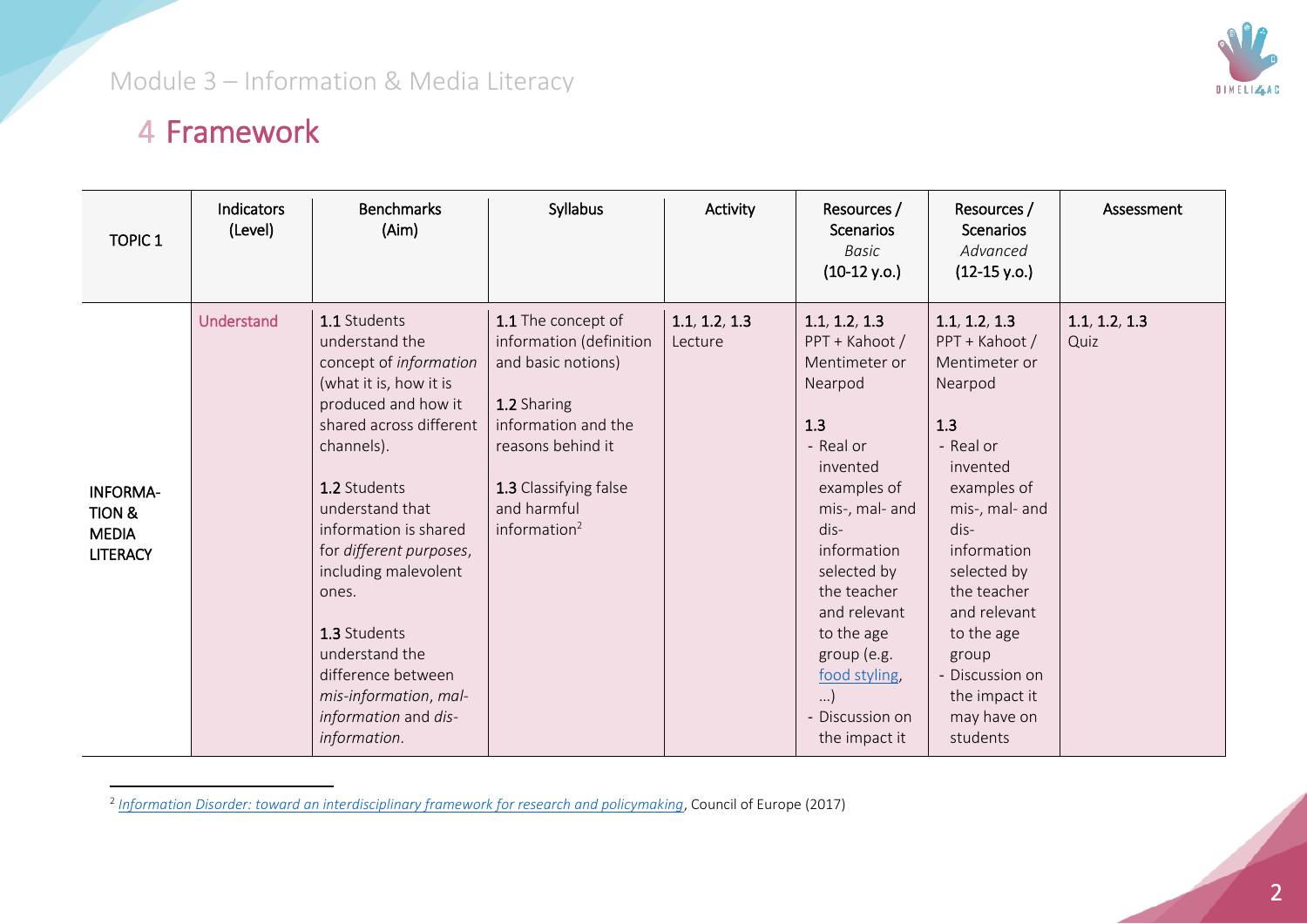

|                      |                                                                                                                                                                                                            |                                                                                                         |                                                                                                                                               | may have on<br>students<br>(practical/emo<br>tional/relation<br>al etc.)                                                                      | (practical/emo<br>tional/relation<br>al etc.)<br>- Possible<br>assignment:<br>bring<br>examples from<br>students' own<br>social media<br>accounts                                                                                                                         |      |
|----------------------|------------------------------------------------------------------------------------------------------------------------------------------------------------------------------------------------------------|---------------------------------------------------------------------------------------------------------|-----------------------------------------------------------------------------------------------------------------------------------------------|-----------------------------------------------------------------------------------------------------------------------------------------------|---------------------------------------------------------------------------------------------------------------------------------------------------------------------------------------------------------------------------------------------------------------------------|------|
| Engage /<br>Interact | 2.1 Students know<br>where to source<br>information on a<br>desired topic online<br>and offline.<br>2.2 Students<br>understand that<br>sources may have<br>different levels of<br>reliability and/or bias. | 2.1 Sourcing<br>information online and<br>offline<br>2.2 Reliability and bias<br>in information sources | 2.1, 2.2<br>Classroom<br>discussion<br>starting from<br>students'<br>experience and<br>reinforced by<br>teacher's<br>guidance and<br>examples | 2.2 Teacher<br>shows<br>appropriately<br>selected<br>examples of<br>questionable<br>sources and<br>biased media<br>and sparks a<br>discussion | 2.2 Teacher<br>shows<br>appropriately<br>selected<br>examples of<br>questionable<br>news sources<br>and biased<br>media (e.g.<br>questionable<br>sources,<br>conspiracy/pseu<br>doscience,<br>politically biased<br>sources left and<br>right) and sparks<br>a discussion | N/A  |
| Analyze              | 3.1 Students are<br>familiar with the<br>indicators of an                                                                                                                                                  | 3.1 The indicators of<br>an unreliable source of<br>information                                         | 3.1, 3.2<br>Lecture with<br>practical                                                                                                         | 3.1 Compare the<br>indicators<br>provided by the                                                                                              | 3.1 Compare the<br>indicators<br>provided by the                                                                                                                                                                                                                          | Quiz |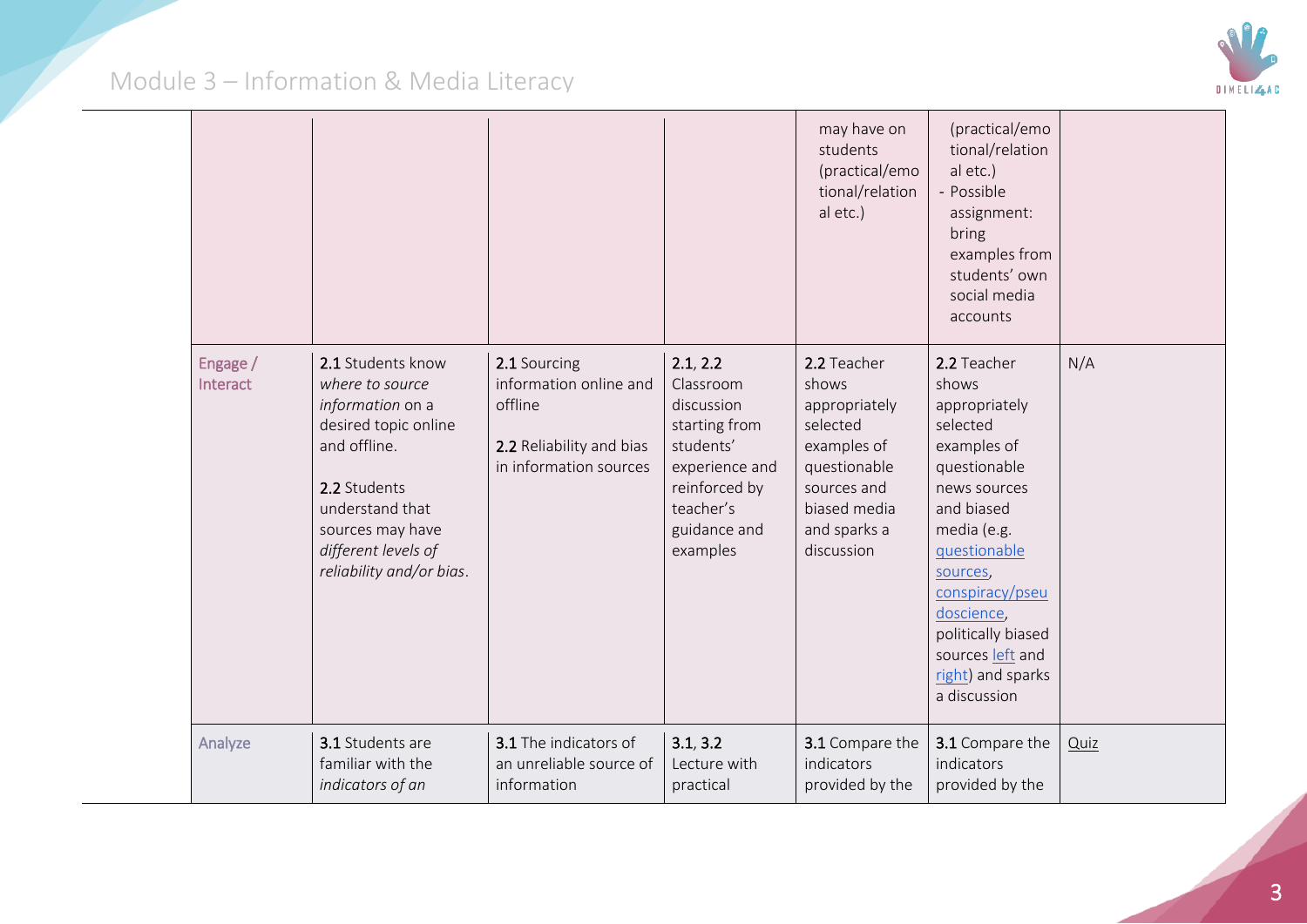

|  |  | unreliable source of<br>information across<br>different channels<br>(website, social media<br>platforms, ).<br>3.2 Students<br>understand how the<br>fact-checking process<br>works and are able to<br>adapt it to the pieces<br>of information they<br>come across. | 3.2 Understanding and<br>applying fact-checking<br>strategies | examples<br>followed by<br>discussion and<br>exercises | teacher with the<br>guidelines of<br>major social<br>media platforms<br>(e.g. Facebook's<br>tips on how to<br>spot fake news;<br>Reddit's rules<br>regulating posts<br>on r/news)<br>3.2 Go through<br>fact-checking<br>reports<br>produced by<br>experts and<br>identify the<br>methods and<br>strategies<br>adopted (e.g.<br>can you pop<br>popcorn with a<br>pickle and an AA<br>battery?; was a<br>5-metres-tall<br>human skeleton<br>unearthed in<br>Australia?; ) | teacher with the<br>guidelines of<br>major social<br>media platforms<br>(e.g. Facebook's<br>tips on how to<br>spot fake news;<br>Reddit's rules<br>regulating posts<br>on r/news)<br>3.2 Go through<br>fact-checking<br>reports<br>produced by<br>experts and<br>identify the<br>methods and<br>strategies<br>adopted (e.g.<br>Autism<br>prevalence is up<br>but scientists<br>have<br>consistently<br>found that<br>vaccines don't<br>cause it; One<br>born every<br>minute? How<br>many migrants<br>arrive in the UK | - T/F which of these<br>elements might be<br>indicative of an<br>unreliable source<br>of info?<br>Assignment<br>Identifying a<br>questionable article<br>and setting out a<br>strategy to verify its<br>credibility |
|--|--|----------------------------------------------------------------------------------------------------------------------------------------------------------------------------------------------------------------------------------------------------------------------|---------------------------------------------------------------|--------------------------------------------------------|-------------------------------------------------------------------------------------------------------------------------------------------------------------------------------------------------------------------------------------------------------------------------------------------------------------------------------------------------------------------------------------------------------------------------------------------------------------------------|------------------------------------------------------------------------------------------------------------------------------------------------------------------------------------------------------------------------------------------------------------------------------------------------------------------------------------------------------------------------------------------------------------------------------------------------------------------------------------------------------------------------|---------------------------------------------------------------------------------------------------------------------------------------------------------------------------------------------------------------------|
|--|--|----------------------------------------------------------------------------------------------------------------------------------------------------------------------------------------------------------------------------------------------------------------------|---------------------------------------------------------------|--------------------------------------------------------|-------------------------------------------------------------------------------------------------------------------------------------------------------------------------------------------------------------------------------------------------------------------------------------------------------------------------------------------------------------------------------------------------------------------------------------------------------------------------|------------------------------------------------------------------------------------------------------------------------------------------------------------------------------------------------------------------------------------------------------------------------------------------------------------------------------------------------------------------------------------------------------------------------------------------------------------------------------------------------------------------------|---------------------------------------------------------------------------------------------------------------------------------------------------------------------------------------------------------------------|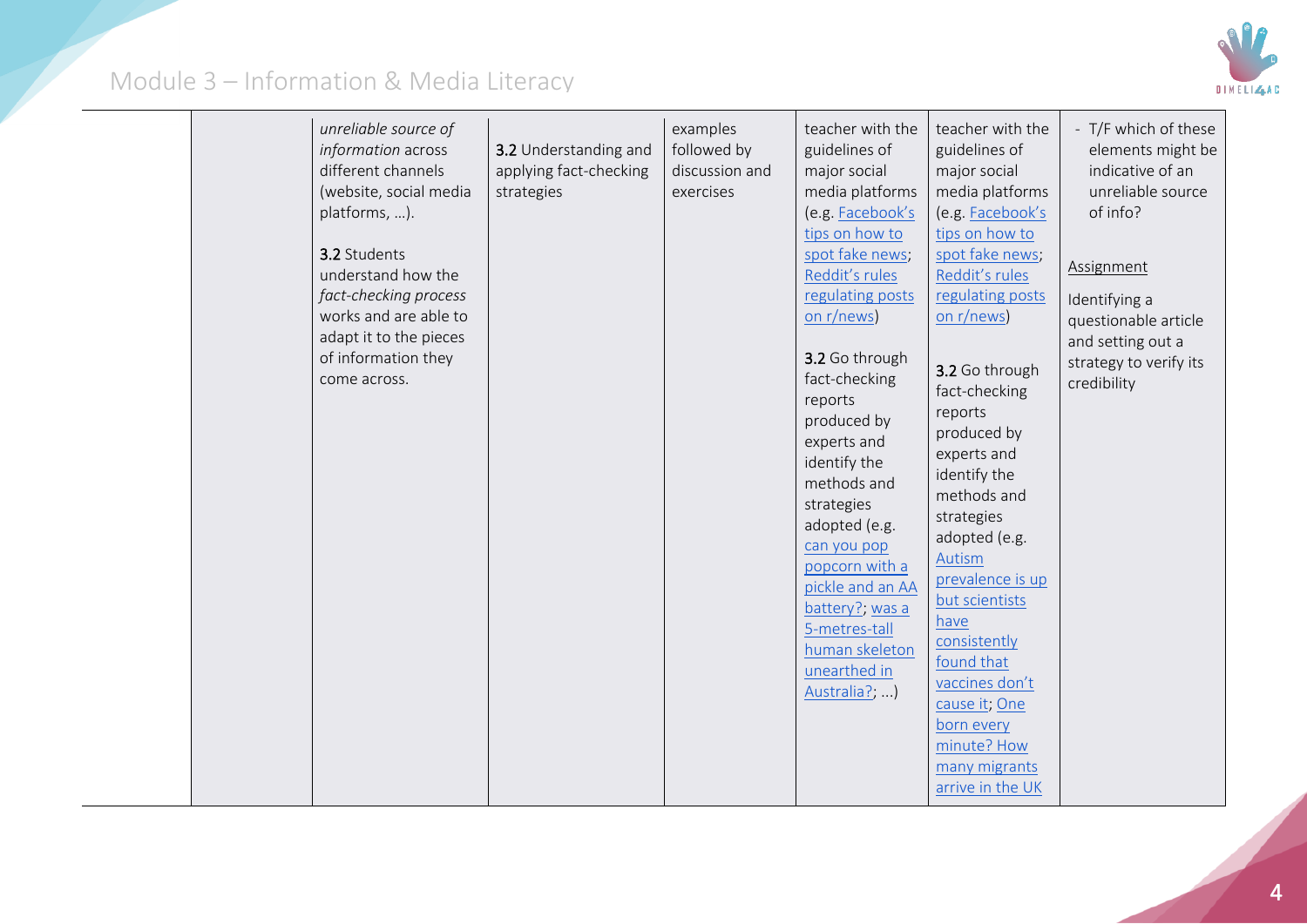

|                 |                                                                                                                                                                                                                    |                                                                                                                                                                                        |                                                                                                          |                                                                                                                                                                                                                                                                              | and how many<br>children do they<br>have?; )                                                                                                                                                                                                                                                  |                                                                                                                                                                                                                                                                   |
|-----------------|--------------------------------------------------------------------------------------------------------------------------------------------------------------------------------------------------------------------|----------------------------------------------------------------------------------------------------------------------------------------------------------------------------------------|----------------------------------------------------------------------------------------------------------|------------------------------------------------------------------------------------------------------------------------------------------------------------------------------------------------------------------------------------------------------------------------------|-----------------------------------------------------------------------------------------------------------------------------------------------------------------------------------------------------------------------------------------------------------------------------------------------|-------------------------------------------------------------------------------------------------------------------------------------------------------------------------------------------------------------------------------------------------------------------|
| <b>Evaluate</b> | 4.1 Students can label<br>a piece of information<br>they find online or<br>offline as "reliable" on<br>"unreliable"                                                                                                | 4.1 Evaluating the<br>reliability of a piece of<br>information                                                                                                                         | 4.1 Practical<br>exercises                                                                               | 4.1 The teacher<br>invites students<br>to test their<br>skills against<br>preset invented<br>scenarios (e.g.<br><b>BBC's iReporter)</b><br>or real,<br>previously<br>researched<br>cases (first<br>asking for their<br>opinion, then<br>presenting<br>expert<br>conclusions) | 4.1 The teacher<br>invites students<br>to test their<br>skills against<br>preset scenarios<br>(e.g. learning<br>how to read<br>news articles<br>critically) or real,<br>previously<br>researched<br>cases (first<br>asking for their<br>opinion, then<br>presenting<br>expert<br>conclusions) | Teacher presents a<br>real scenario (e.g.<br>news article) and<br>invites students to<br>draw their own<br>conclusions and label<br>it "reliable /<br>unreliable"; students'<br>conclusion are<br>checked against the<br>conclusions of fact-<br>checking experts |
| <b>Create</b>   | 5.1 Students can<br>produce a structured<br>explanation of why a<br>piece of information is<br>to be considered<br>reliable or unreliable<br>5.2 Having internalized<br>the instruments to<br>recognize unreliable | 5.1 Presenting the<br>thought process<br>behind the evaluation<br>of the reliability of a<br>piece of information<br>5.2 The impact of "fake<br>news" and how to<br>counter its spread | 5.1 Students'<br>presentations<br>5.2 Guided<br>classroom<br>activity + online<br>game<br>5.3 Assignment | 5.1 Students'<br>presentations<br>5.2 Playing the<br>Bad News game<br>(version for ages<br>8 to 11; material<br>for teachers)                                                                                                                                                | 5.1 Students'<br>presentations<br>5.2 Playing the<br><b>Bad News game</b><br>(version for ages<br>15+; material for<br>teachers)                                                                                                                                                              | Students'<br>presentations                                                                                                                                                                                                                                        |